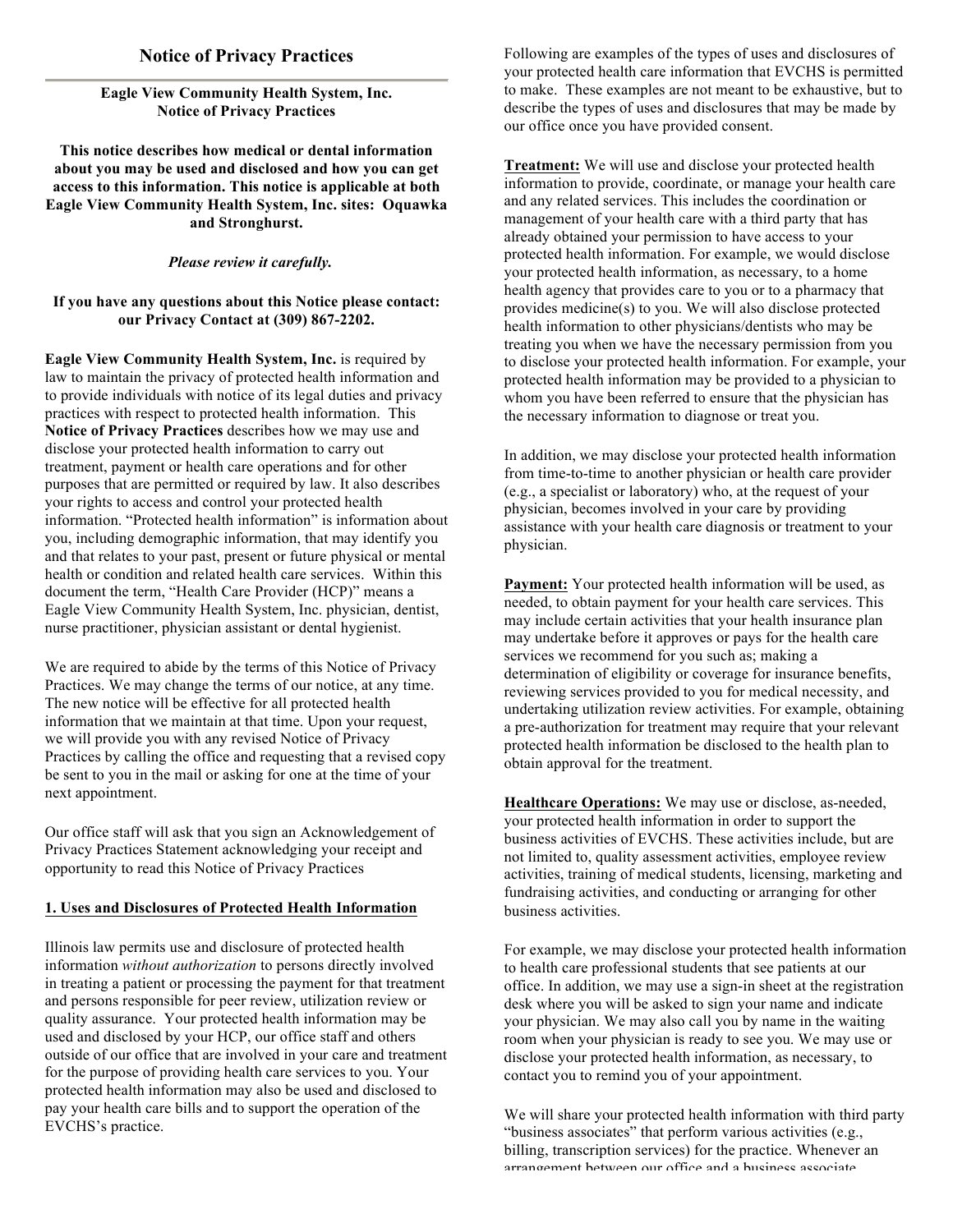Notice of Privacy Practices Henderson County Rural Health Center, Inc. dba Eagle View Community Health System, Inc. 2 of 4

involves the use or disclosure of your protected health information, we will have a written contract that contains terms that will protect the privacy of your protected health information.

We may use or disclose your protected health information, as necessary, to provide you with information about treatment alternatives or other health-related benefits and services that may be of interest to you. We may also use and disclose your protected health information for other marketing activities. For example, your name and address may be used to send you a newsletter about our practice and the services we offer. We may also send you information about products or services that we believe may be beneficial to you. You may contact our Privacy Contact to request that these materials not be sent to you.

We may use or disclose your demographic information and the dates that you received treatment from your HCP, as necessary, in order to contact you for fundraising activities supported by our office. If you do not want to receive these materials, please contact our Privacy Contact and request that these fundraising materials not be sent to you.

## **Uses and Disclosures of Protected Health Information Based upon Your Written Authorization**

Other uses and disclosures of your protected health information will be made only with your written authorization, unless otherwise permitted or required by law as described below. You may revoke this authorization, at any time, in writing, except to the extent that your HCP or EVCHS has taken an action in reliance on the use or disclosure indicated in the authorization.

## **Other Permitted and Required Uses and Disclosures That May Be Made With Your Consent, Authorization or Opportunity to Object**

We may use and disclose your protected health information in the following instances. You have the opportunity to agree or object to the use or disclosure of all or part of your protected health information. If you are not present or able to agree or object to the use or disclosure of the protected health information, then your HCP may, using professional judgment, determine whether the disclosure is in your best interest. In this case, only the protected health information that is relevant to your health care will be disclosed.

**Others Involved in Your Healthcare:** Unless you object, we may disclose to a member of your family, a relative, a close friend or any other person you identify, your protected health information that directly relates to that person's involvement in your health care. If you are unable to agree or disagree to such a disclosure, we may disclose such information as necessary if we determine that it is in your best interest based on our professional judgment. We may use or disclose protected health information to notify or assist in notifying a family member,

personal representative or any other person that is responsible for your care of your location, general condition or death. Finally, we may use or disclose your protected health information to an authorized public or private entity to assist in disaster relief efforts and to coordinate uses and disclosures to family or other individuals involved in your health care.

**Emergencies:** We may use or disclose your protected health information in an emergency treatment situation. If this happens, your HCP shall try to obtain your authorization as soon as reasonably practicable after the delivery of treatment. If your HCP in the practice is required by law to treat you and the HCP has attempted to obtain your authorization but is unable to obtain your consent, he or she may still use or disclose your protected health information to treat you.

**Communication Barriers:** We may use and disclose your protected health information if your HCP in the practice attempts to obtain your authorization from you but is unable to do so due to substantial communication barriers and the physician determines, using professional judgment, that you intend to authorize use or disclosure under the circumstances.

## **Other Permitted and Required Uses and Disclosures That May Be Made Without Your Consent, Authorization or Opportunity to Object**

We may use or disclose your protected health information in the following situations without your consent or authorization. These situations include:

**Required By Law:** We may use or disclose your protected health information to the extent that the use or disclosure is required by law. The use or disclosure will be made in compliance with the law and will be limited to the relevant requirements of the law. You will be notified, as required by law, of any such uses or disclosures.

**Public Health:** We may disclose your protected health information for public health activities and purposes to a public health authority that is permitted by law to collect or receive the information. The disclosure will be made for the purpose of controlling disease, injury or disability. We may also disclose your protected health information, if directed by the public health authority, to a foreign government agency that is collaborating with the public health authority.

**Communicable Diseases:** We may disclose your protected health information, if authorized by law, to a person who may have been exposed to a communicable disease or may otherwise be at risk of contracting or spreading the disease or condition.

**HIV Test Results:** Under the AIDS Confidentiality Act, the identity of persons who have been tested for HIV and the results of those tests generally may not be disclosed even in legal proceedings, except in limited circumstances. Disclosure may be made to the subject of the test, the subject's spouse (but only after the physician has unsuccessfully attenpted to persuade the persuade the persuade the persuade the persuad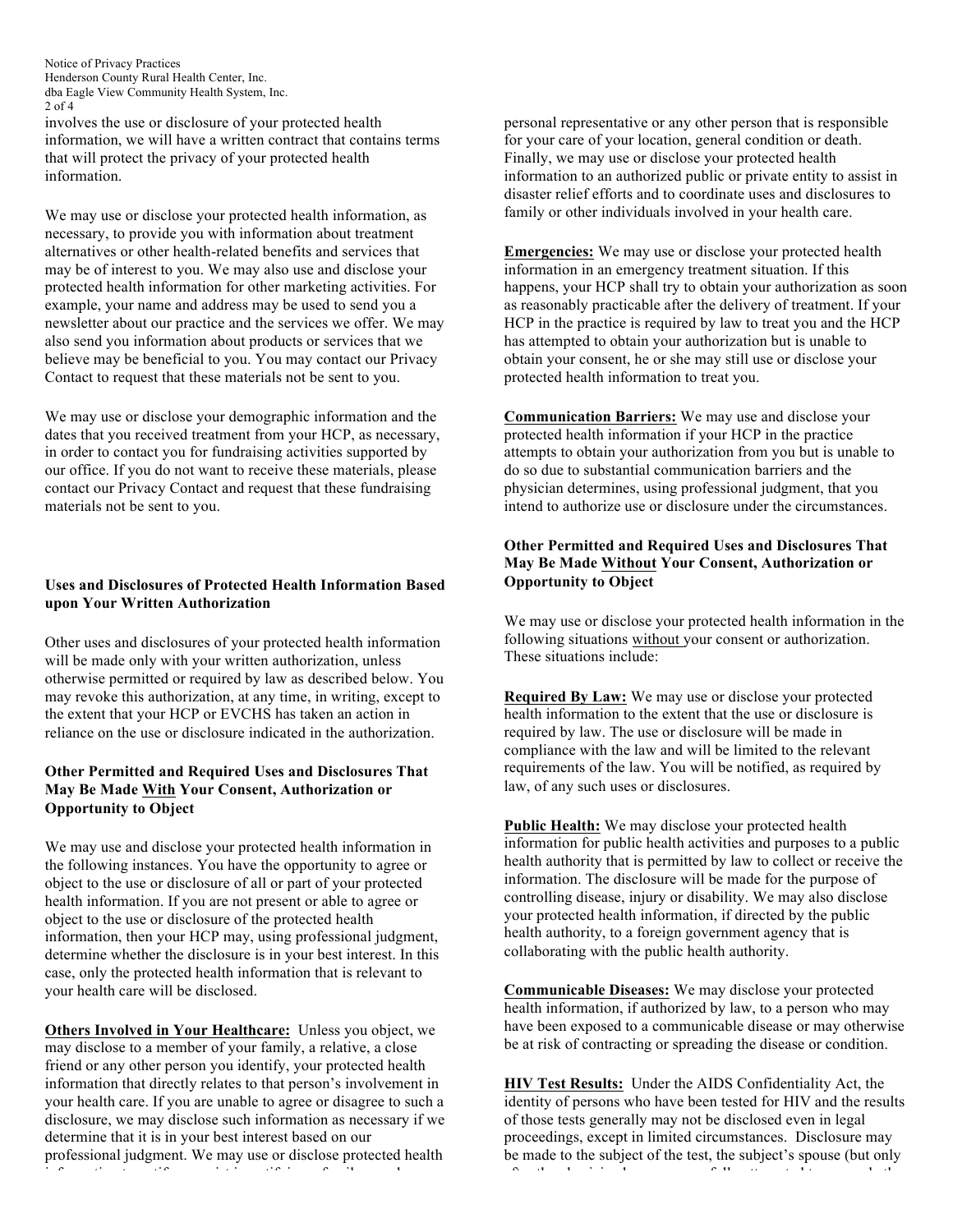Notice of Privacy Practices Henderson County Rural Health Center, Inc. dba Eagle View Community Health System, Inc. 3 of 4

patient to notify his/her spouse themselves), emergency personnel and law enforcement personnel who have come into direct skin or mucous membrane contact which is of nature that may transmit HIV, to the Illinois Department of Public Health in accordance with rules for reporting and controlling the spread of the disease, health facilities performing transplants and health facility staff committees for program monitoring and review. In the case of a minor under 18 years of age, the health care provider who ordered the test may notify the parent or legal guardian of the minor, if in his/her professional judgment, notification would be in the best interest of the minor, and the provider has already attempted unsuccessfully to persuade the minor to notify the parent or legal guardian.

**Health Oversight:** We may disclose protected health information to a health oversight agency for activities authorized by law, such as audits, investigations, and inspections. Oversight agencies seeking this information include government agencies that oversee the health care system, government benefit programs, other government regulatory programs and civil rights laws.

**Abuse or Neglect:** We may disclose your protected health information to a public health authority that is authorized by law to receive reports of child abuse or neglect. In addition, we may disclose your protected health information if we believe that you have been a victim of abuse, neglect or domestic violence to the governmental entity or agency authorized to receive such information. In this case, the disclosure will be made consistent with the requirements of applicable federal and state laws.

**Food and Drug Administration:** We may disclose your protected health information to a person or company required by the Food and Drug Administration to report adverse events, product defects or problems, biologic product deviations, track products; to enable product recalls; to make repairs or replacements, or to conduct post marketing surveillance, as required.

**Legal Proceedings:** We may disclose protected health information in the course of any judicial or administrative proceeding, in response to an order of a court or administrative tribunal (to the extent such disclosure is expressly authorized), in certain conditions in response to a subpoena, discovery request or other lawful process.

**Law Enforcement:** We may also disclose protected health information, so long as applicable legal requirements are met, for law enforcement purposes. These law enforcement purposes include (1) legal processes and otherwise required by law, (2) limited information requests for identification and location purposes, (3) pertaining to victims of a crime, (4) suspicion that death has occurred as a result of criminal conduct, (5) in the event that a crime occurs on the premises of the practice, and (6) medical emergency (not on the Practice's premises) and it is likely that a crime has occurred.

**Coroners, Funeral Directors, and Organ Donation:** We may disclose protected health information to a coroner or medical examiner for identification purposes, determining cause of death or for the coroner or medical examiner to perform other duties authorized by law. We may also disclose protected health information to a funeral director, as authorized by law, in order to permit the funeral director to carry out their duties. We may disclose such information in reasonable anticipation of death. Protected health information may be used and disclosed for cadaveric organ, eye or tissue donation purposes.

**Criminal Activity:** Consistent with applicable federal and state laws, we may disclose your protected health information, if we believe that the use or disclosure is necessary to prevent or lessen a serious and imminent threat to the health or safety of a person or the public. We may also disclose protected health information if it is necessary for law enforcement authorities to identify or apprehend an individual.

**Military Activity and National Security:** When the appropriate conditions apply, we may use or disclose protected health information of individuals who are Armed Forces personnel (1) for activities deemed necessary by appropriate military command authorities; (2) for the purpose of a determination by the Department of Veterans Affairs of your eligibility for benefits, or (3) to foreign military authority if you are a member of that foreign military services. We may also disclose your protected health information to authorized federal officials for conducting national security and intelligence activities, including for the provision of protective services to the President or others legally authorized.

**Workers' Compensation:** Your protected health information may be disclosed by us as authorized to comply with workers' compensation laws and other similar legally-established programs.

**Inmates:** We may use or disclose your protected health information if you are an inmate of a correctional facility and your HCP created or received your protected health information in the course of providing care to you.

**Required Uses and Disclosures:** Under the law, we must make disclosures to you and when required by the Secretary of the Department of Health and Human Services to investigate or determine our compliance with the requirements of Section 164.500 et. seq.

# **2. Your Rights**

Following is a statement of your rights with respect to your protected health information and a brief description of how you may exercise these rights.

**You have the right to inspect and copy your protected health information.** This means you may inspect and obtain a copy of protected health information about you that is contained in a designated record set for as  $\sigma$